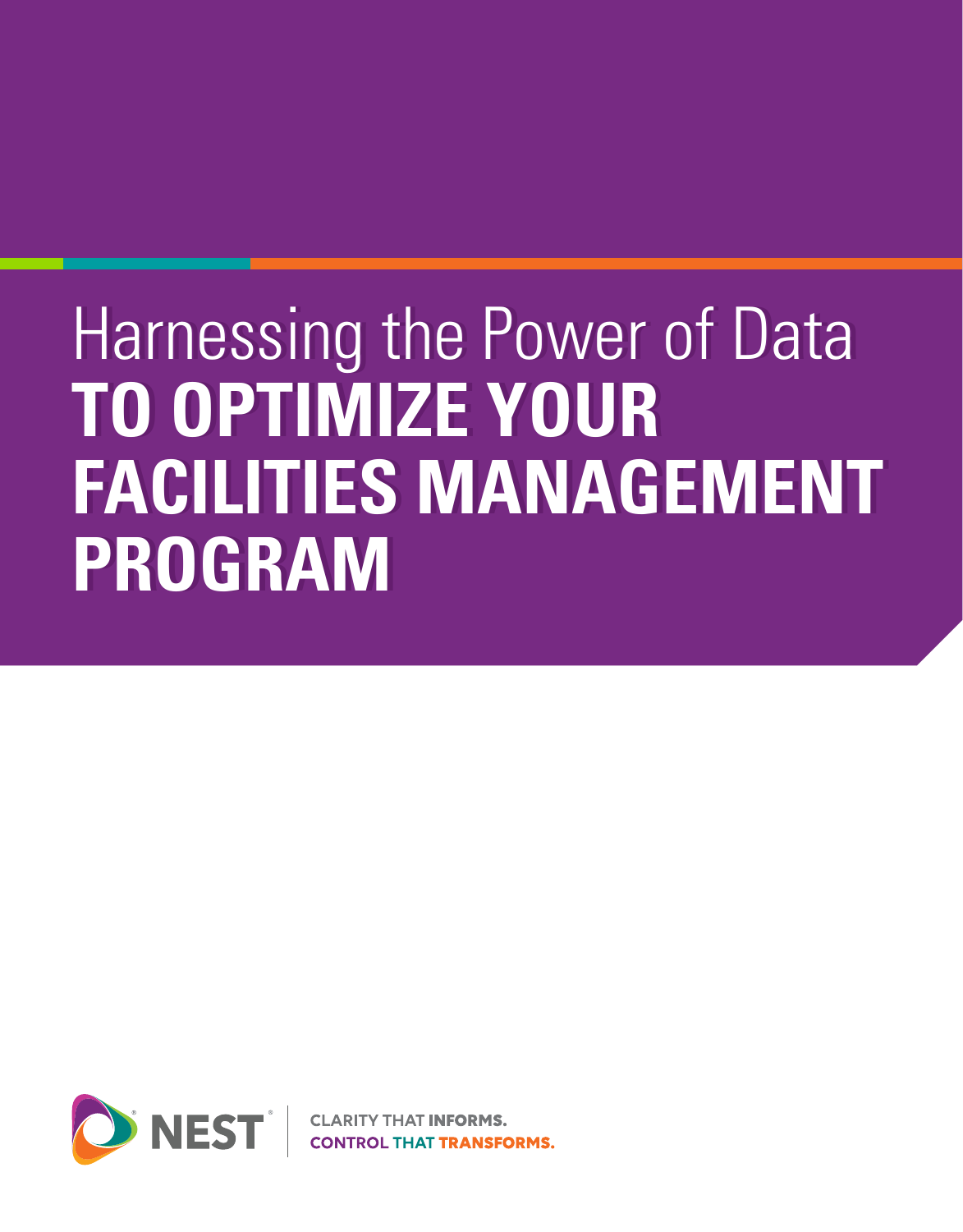**Whether it's "smart" or "big," qualitative or quantitative, structured or unstructured, data dictates how business leaders make decisions in today's tech-focused environment.**

Leveraging data—and by extension, analytics—is no longer simply a useful strategy, it's a necessary one for businesses seeking to perform at peak efficiency.

Like many modern technologies, facilities technology is advancing at a rapid pace, and it continues to generate new types of data in increasingly large quantities. The information contained within these data sets allows facilities management (FM) professionals and senior leadership to easily understand where there's room to improve and which opportunities to pursue.

To make the most of these critical insights, you need to have total visibility into your facilities operations. Viewing your FM data from a holistic perspective will help you understand your FM needs in the context of your greater enterprise-wide goals.

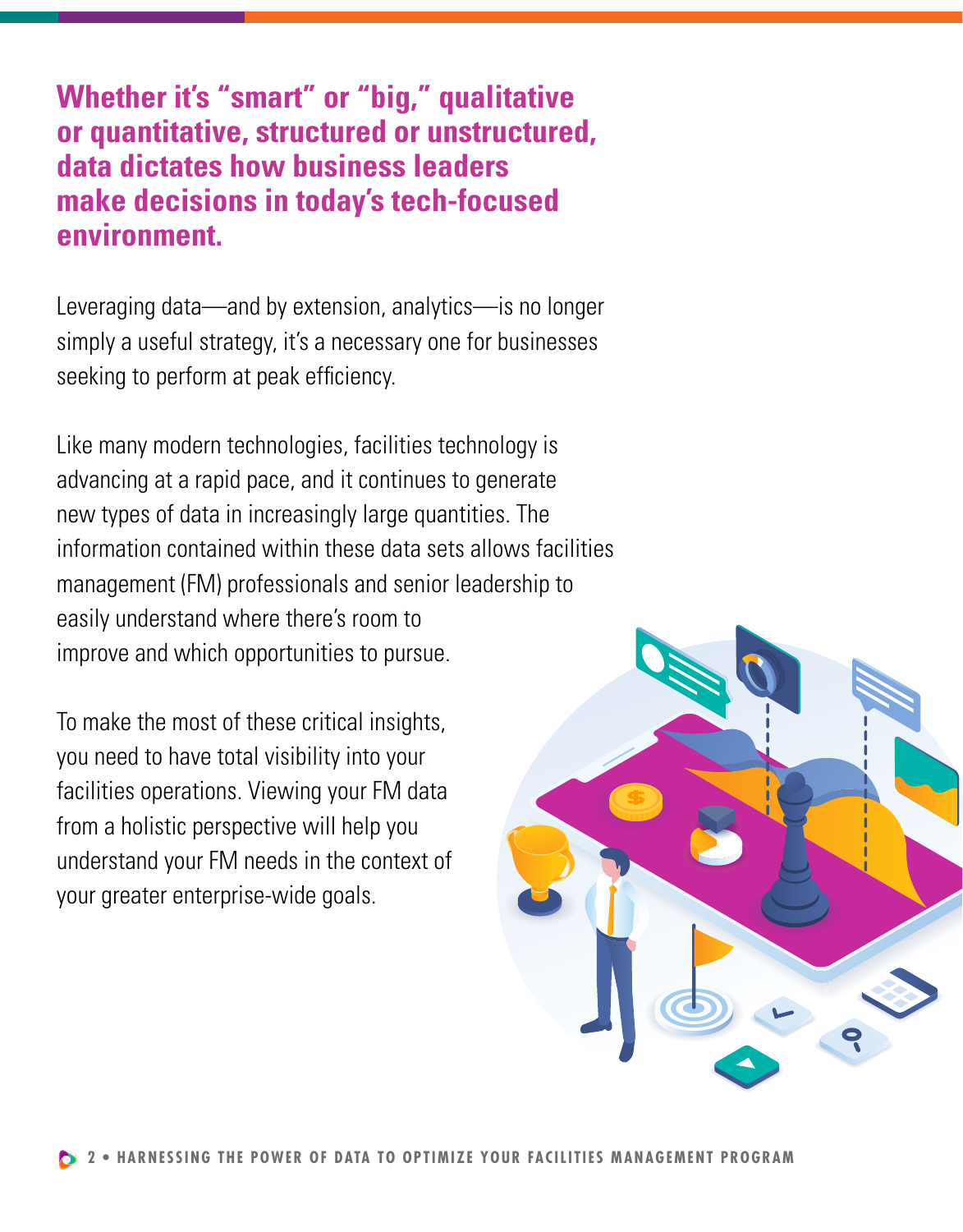# **WHAT'S DATA GOT TO DO WITH IT? Turning Data Points into Actionable Insights**

Data is defined as information output that "includes both useful and irrelevant or redundant information and **must be processed to be meaningful.**"<sup>1</sup> The latter half of that definition is key because data alone can't solve your problems. For data to deliver meaning, you need **analytics.**

You can do a lot with data analytics. Analytics go beyond basic reporting tools, which oftentimes rely on stale data not captured in real-time, by calling out anomalies or other actionable items. Slice your data one way to analyze asset and repair history, for example, or dice it another way to better understand capital expenditures and your budget.

The bottom line: Analytics provide live feed returns containing actionable data, allowing busy leaders to access essential information without having to comb through irrelevant or redundant items.



1 https://www.merriam-webster.com/dictionary/data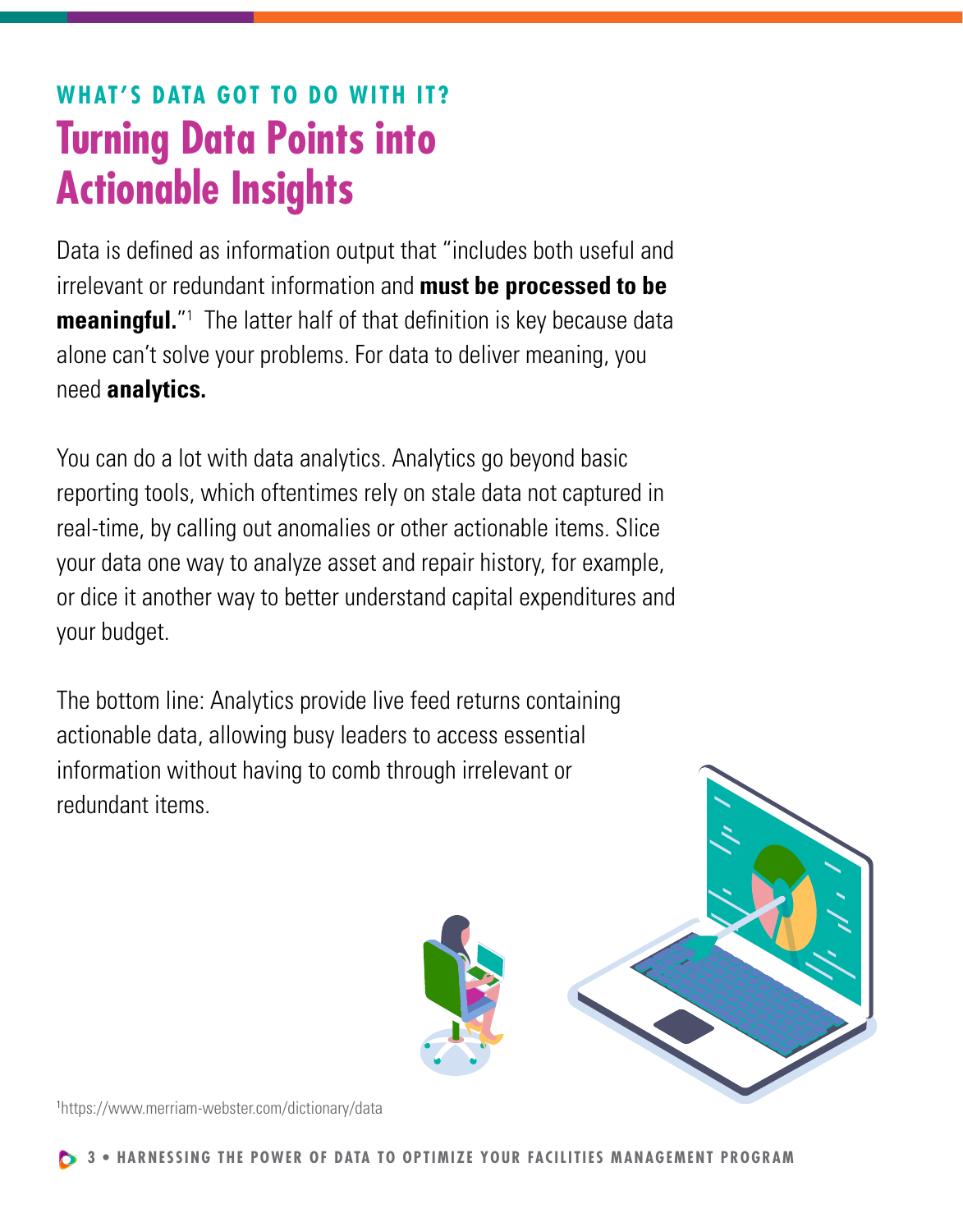# **TRENDS, PATTERNS AND ANOMALIES: What They Can Tell You**

When it comes to harnessing data, discerning exactly which trends your organization should prioritize is half the battle. Your priorities, in part, will be dictated by the goals you and your company strive to accomplish. They also rely on the nature of your business itself.

Retailers selling food, candy or other perishable goods, for instance, depend on their HVAC equipment to keep stores at a cool, stable temperature in order to preserve the integrity of their products. A breakdown—even one that only lasts a few hours—could spell disaster for these retailers. This is an especially critical issue for companies located in warmer climates who may have to pull damaged products from the shelves in the event of an HVAC malfunction, resulting in massive losses of merchandise and revenue.

Tracking work order data related to HVAC functionality would allow the retailer to engineer a preventive maintenance plan informed by each individual unit's performance. By tracking data such as asset age, repair history and warranty status, facilities managers can anticipate when a particular unit is reaching the end of its lifespan. Rather than sinking more money into a failing machine, managers can replace the unit before a breakdown occurs, avoiding product damage and service disruptions while saving money on costly recurring repairs.

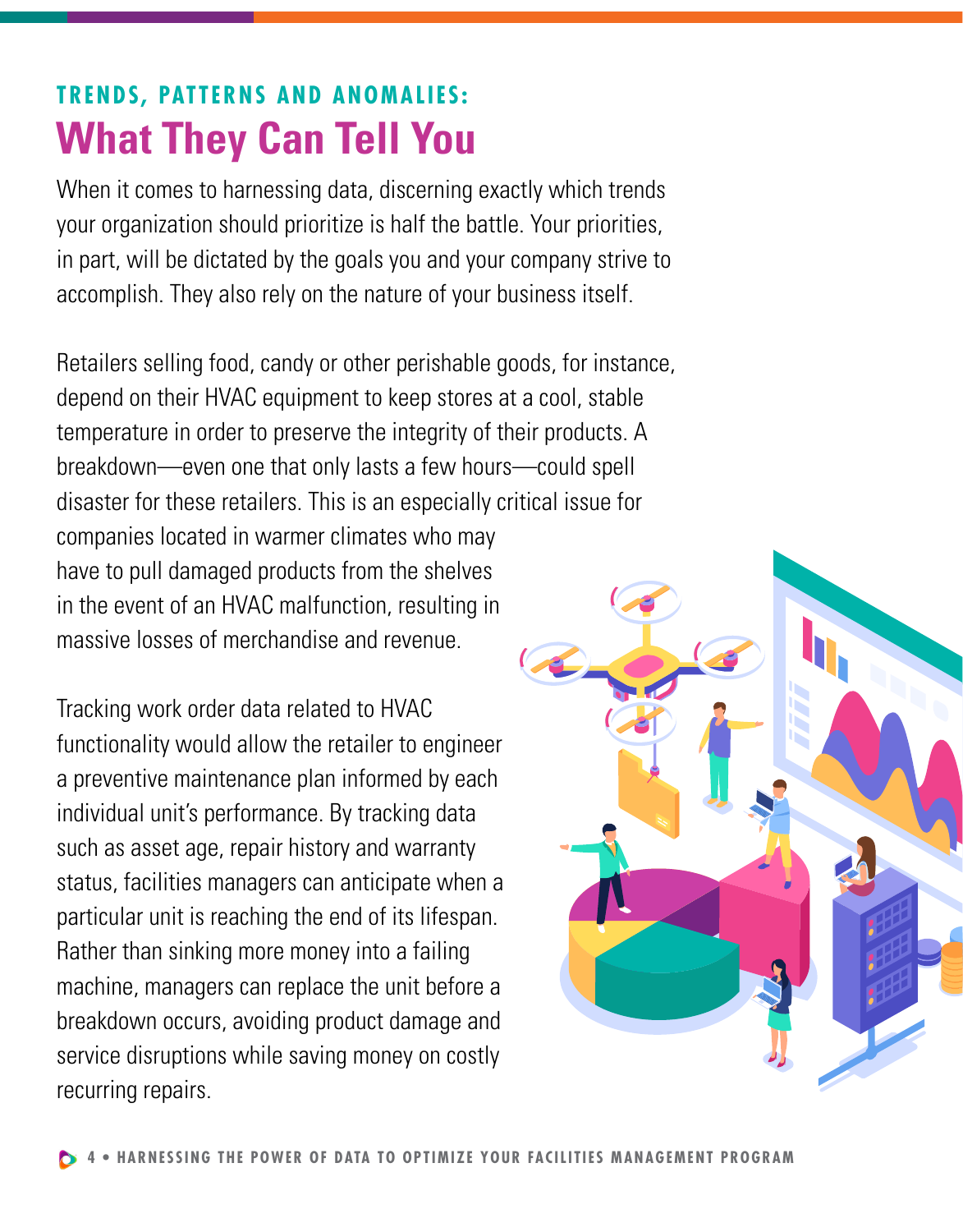FM data can also highlight trends that inform logistics—what time of day or season is well-suited for scheduled maintenance—so that maintenance doesn't interfere with store operations, productivity or the customer experience. Year-over-year comparisons can help you project into the future, too, as you'll be able to identify cyclical patterns that materialize over time.

#### **Leverage the Past to Predict the Future**

Before attempting to analyze your facilities data, you must first collect it. Gather information from each business location based on these criteria:

- Assets
	- **–** Equipment age and model
	- **–** Service needs
	- **–** Capital expenditure replacements
	- **–** Repair history
- Work orders
- Unresolved service requests
- Large-scale projects
- Financial spend

**The more data you have, the better. Larger volumes of data will help bring anomalies to light so you can easily spot trends.**

The more data you have, the better; even if some of it is repetitive or irrelevant, larger volumes of data will help bring anomalies to light so you can easily spot trends. With this raw data, you can run analytics to derive meaningful insights, which in turn will lead to informed decision-making. This practice, known as predictive analytics, is a means of learning from the past to optimize the future. Extracting information from existing data sets to identify patterns and exception events is an effective way to forecast more accurate outcomes.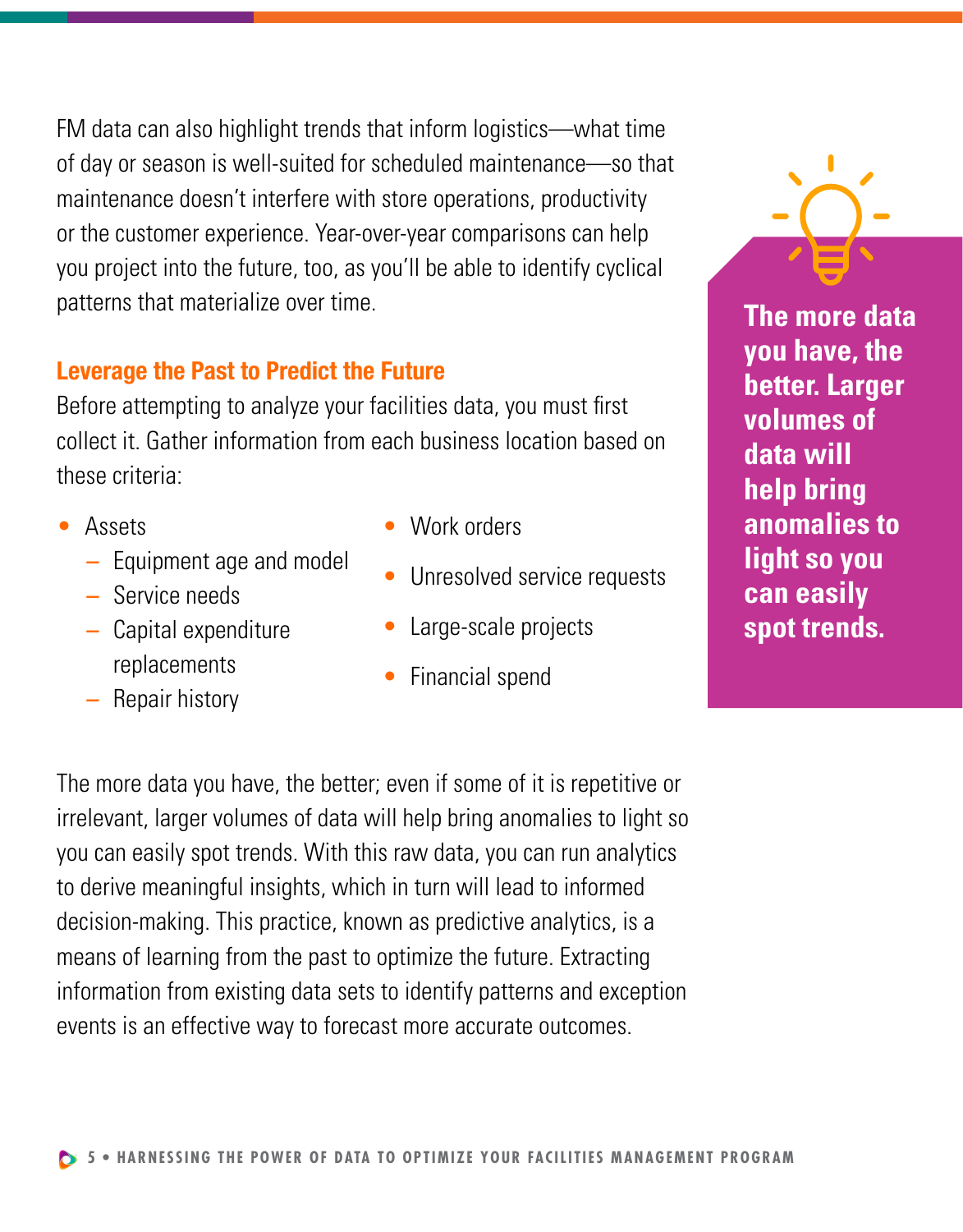Once your FM data has been embedded into a comprehensive integrated facilities management (IFM) software platform, you can start to manipulate it.

- 1. **Establish Benchmarks:** Businesses change, as do entire economies, so it's important to establish benchmarks against which you can measure trends. An IFM platform allows users to measure their own data against industry benchmarks, which can provide even more informed context for future decisions.
- 2. **Identify Key Events:** Assess your FM needs to uncover where you should concentrate your efforts. For example, do you want to focus on improving service-related KPIs, or are your goals more closely tied to financial objectives? Every business has different needs—be selective and drill deeper into data sets that apply specifically to your company's FM program, industry sector, and organization-wide goals. Narrow the data even further by evaluating patterns and events per business location, geographic region, etc.
- 3. **Forecast the Future:** When your data is stored in a cloud-based system, your options for leveraging it are limitless. Calculating anticipated outcomes based on current and historical trends will help you make better decisions about asset management, resource allocation, workforce and service needs, and more.





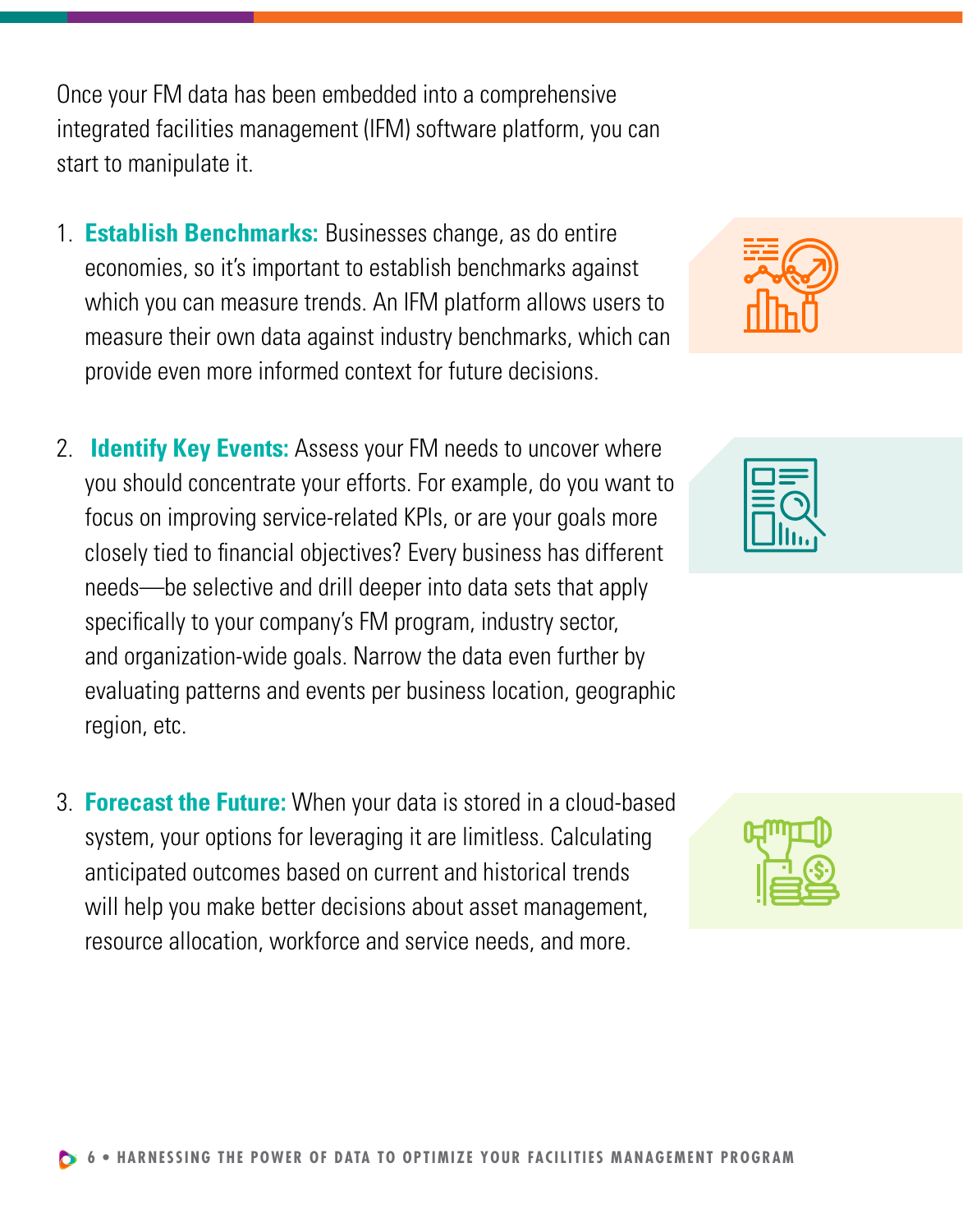### **Gain Clarity with Data Visualization**

Massive warehouses of data are useless unless they can be translated into digestible, actionable information. Given that  $65$  percent<sup>2</sup> of the general population learns visually, data visualization tools provide immense value by communicating seemingly incoherent numbers, figures and reports with ease. Implementing an IFM software solution with data visualization capabilities can help to paint a clear picture of your FM program, calling out weaknesses, strengths and anomalies, and indicating trends as they move up or down. It's also often the fastest and

most efficient way for busy business leaders to extrapolate meaning from an array of data sets. Graphs, charts, maps and customized graphics facilitate the process of making sound, strategy-driven choices.



## **Customize Visuals to Suit Your Needs**

These visual tools are especially beneficial for businesses that operate multiple facilities. Location maps with different filters and views offer store-by-store analysis based on personal or industrywide benchmarks. Through further customization of the dashboard, facilities managers can pull the information relevant to their day-to-day projects, while the CFO or VP of Operations can access financial metrics and year-over-year reports.

2 Bradford, William C., Reaching the Visual Learner: Teaching Property Through Art (September 1, 2011). The Law Teacher Vol. 11, 2004. Available at SSRN: https://ssrn.com/abstract=587201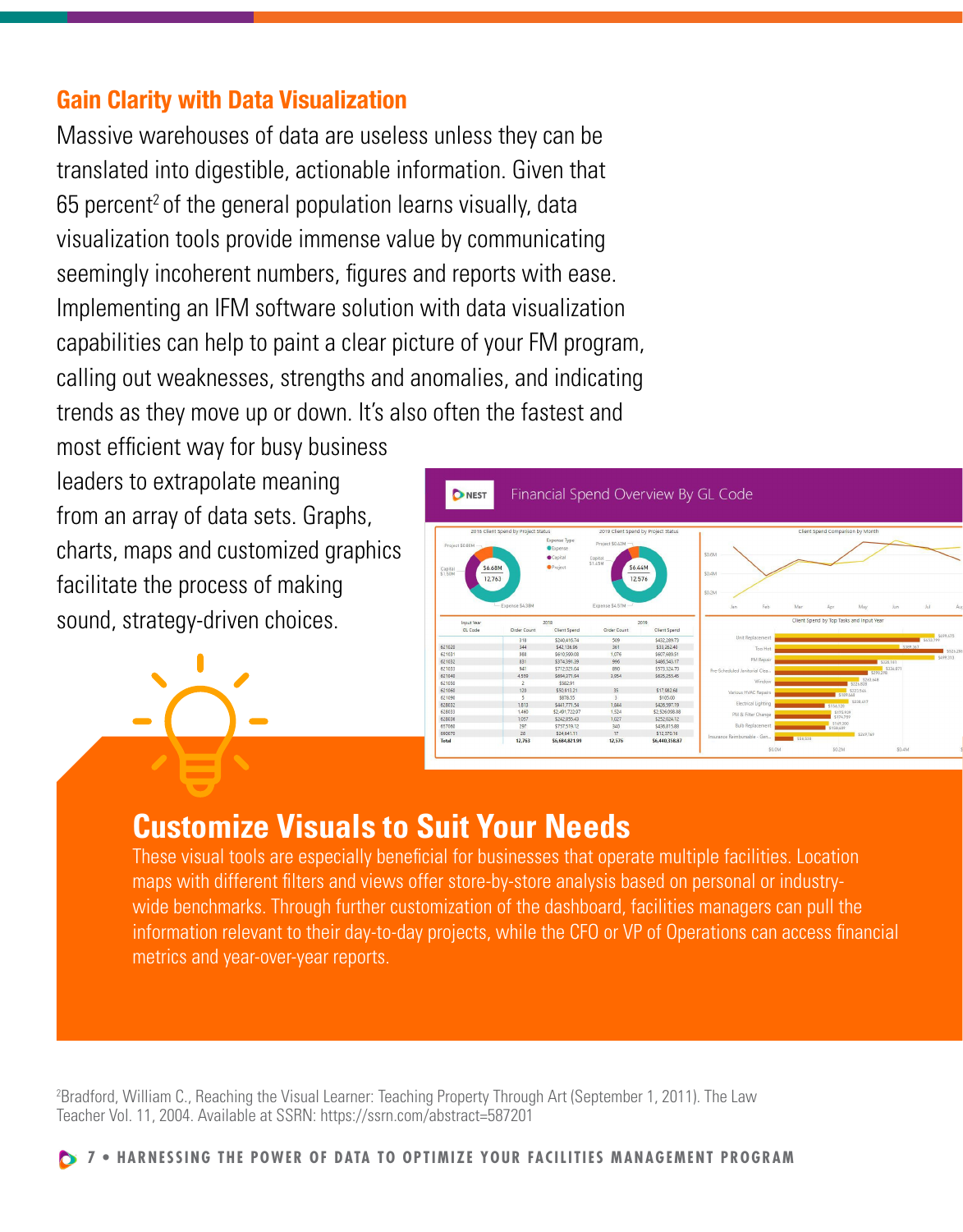#### **Use Analytics to Boost Your Budgeting Power**

Proper data utilization coupled with advanced analytics has the power to transform a business's bottom line.

Through the use of sophisticated analytical tools, it's possible to reduce overall facilities spend while enhancing asset management by:

- 1. **Aligning** analytics with business objectives
- 2. **Tracking** the efficacy of changes to your maintenance program, and adjusting accordingly
- 3. **Putting proactive measures in place** that prevent costly repairs and emergencies

One aspect of most FM budgets that often slips through the cracks is something known as the "other" category. When work orders pile up in the "other" category, which can happen for a number of reasons, it becomes difficult to get an accurate representation of where your FM dollars are going.



## **Tackling the "Other" Category**

In many cases, categorizing work orders as "other" is avoidable. For example, if a service provider is called to a job to repair a damaged wall with water gushing from it, the source of the water damage may not be immediately apparent. Until the service provider has arrived at the site, inspected the issue and begun work, they likely won't know whether the source is a burst pipe, broken toilet or some other type of leak. This can lead the service request to be categorized as "other," or even "plumbing – other." Without insight into exactly what type of repair it was, and which assets it affected, your analytics will not reflect the totality of your data.

Resolving the problem of the "other" closes this data gap, giving you a more precise projection of FM spend, which directly impacts your organization's budget. Moreover, data can depict how repair and maintenance costs compare to what's been budgeted, allowing you to proactively make changes to spend if necessary.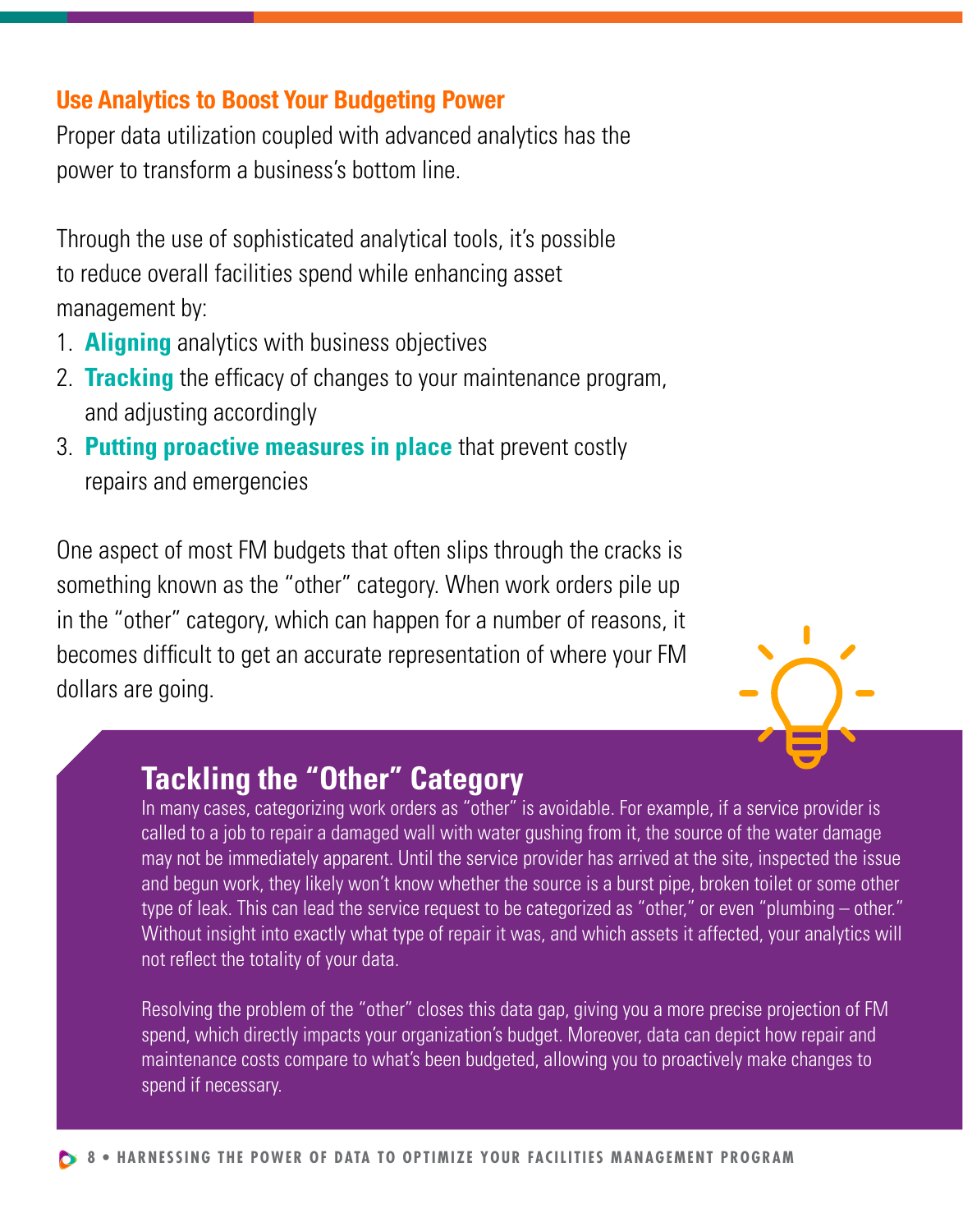#### **Service Providers Enjoy the Power of Analytics, Too**

Business owners, retail leaders and facilities managers aren't the only ones to benefit from business intelligence. Service providers can leverage analytics to better execute their jobs, too.

Everything from invoices to pending work orders and service requests can be organized with an IFM platform. Much like retailers can filter various data points according to their needs, service providers

can gauge trends and extract meaning that enables them to act strategically. Equipped with these newfound insights, service providers can reduce the time they spend on tedious tactical responsibilities and focus on the task at hand: providing the support business owners and retailers need to thrive.